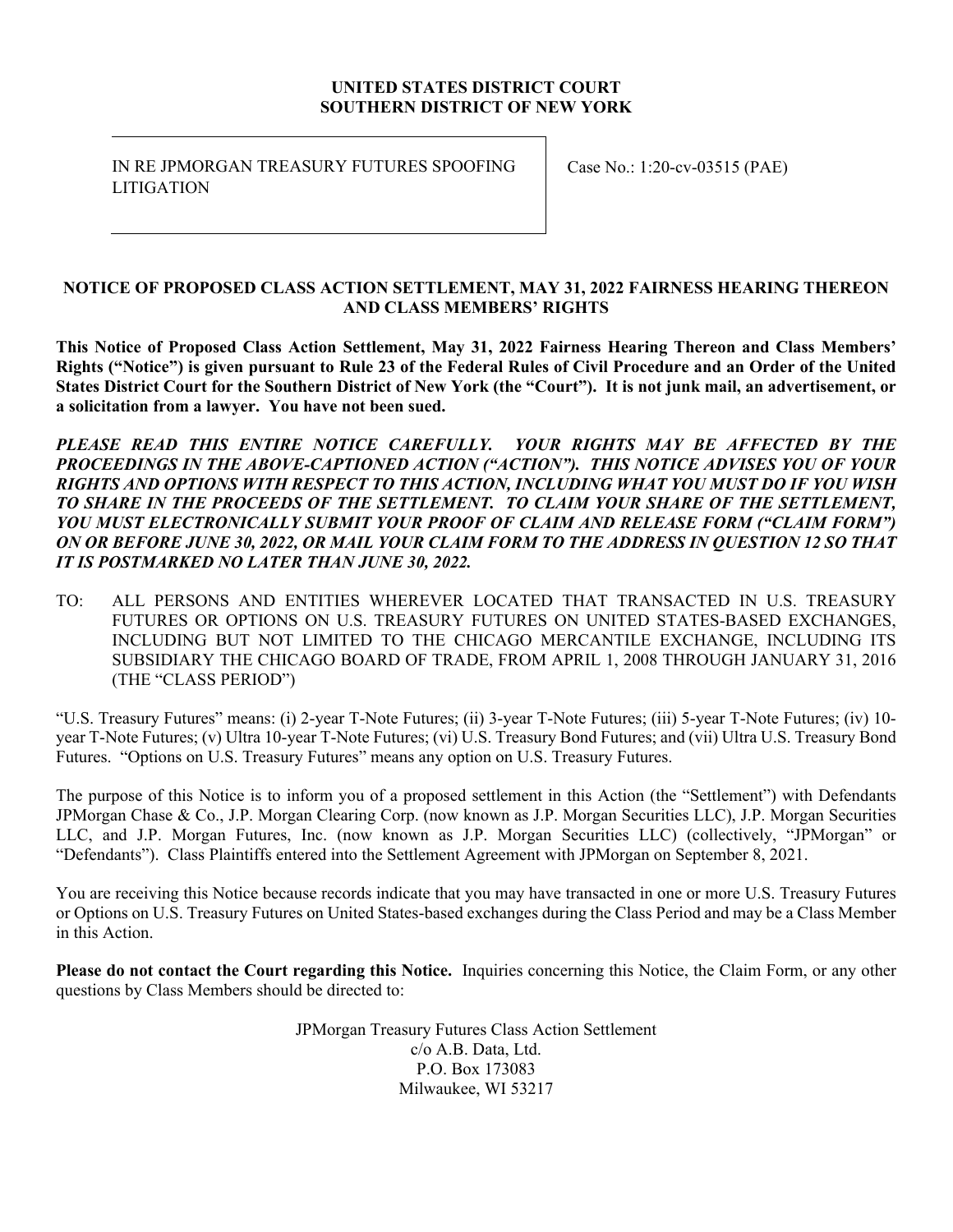#### Tel: 877-888-8593 Email: info@treasuryfuturesclassactionsettlement.com Website: www.treasuryfuturesclassactionsettlement.com

*If you are a brokerage firm, futures commission merchant, nominee or other person or entity who or which entered into U.S. Treasury Futures traded on U.S.-based exchanges and Options on U.S. Treasury Futures during the Class Period for the beneficial interest of persons or organizations other than yourself*, you are requested to, WITHIN SEVEN (7) DAYS OF YOUR RECEIPT OF THIS NOTICE, either: (i) provide to A.B. Data, Ltd. (the "Settlement Administrator") the name and last known address of each person or organization for whom or which you made such U.S. Treasury Futures or Options on U.S. Treasury Futures transactions during the Class Period; or (ii) request from the Settlement Administrator sufficient copies of the Notice to forward directly to beneficial owners of the U.S. Treasury Futures or Options on U.S. Treasury Futures transactions. You may be reimbursed from the Settlement Fund for your reasonable out-of-pocket expenses. Those expenses will be paid upon request and submission of appropriate supporting documentation. All communications regarding the foregoing should be addressed to the Settlement Administrator at the address listed above.

Class Plaintiffs allege that JPMorgan unlawfully and intentionally manipulated U.S. Treasury Futures or Options on U.S. Treasury Futures traded on United States-based exchanges, including but not limited to the Chicago Mercantile Exchange, including its subsidiary the Chicago Board of Trade during the Class Period in violation of the Commodity Exchange Act, 7 U.S.C. §§ 1, *et seq.* (the "CEA") and the common law.

The Court has preliminarily approved the Settlement with JPMorgan. To resolve all Released Claims against all Released Parties, JPMorgan has agreed to pay a total of **\$15.7 million**. Class Members who or which do not opt out of the Settlement will release their claims against JPMorgan in the Action.

The following table contains a summary of your rights and options regarding the Settlement. More detailed information about your rights and options can be found in the Settlement Agreement and Distribution Plan, which are both available at www.treasuryfuturesclassactionsettlement.com (the "Settlement Website").

| YOUR LEGAL RIGHTS AND OPTIONS IN THIS SETTLEMENT                |                                                                                                                                                                                                                                                                                                                                                                                                                                                                                                                                                                    |  |  |  |
|-----------------------------------------------------------------|--------------------------------------------------------------------------------------------------------------------------------------------------------------------------------------------------------------------------------------------------------------------------------------------------------------------------------------------------------------------------------------------------------------------------------------------------------------------------------------------------------------------------------------------------------------------|--|--|--|
| <b>DO NOTHING</b>                                               | If you do nothing in connection with this Settlement, you will receive no<br>payment from the Settlement <i>and</i> you will be bound by past and any future<br>Court rulings, including rulings on the Settlement, if approved, and the<br>settlement release. See question 18.                                                                                                                                                                                                                                                                                   |  |  |  |
| <b>FILE A CLAIM FORM</b>                                        | The only way to receive your share of the Net Settlement Fund is to<br>complete and electronically submit a timely and valid Claim Form to the<br>Settlement Administrator by no later than June 30, 2022, or to mail your<br>completed Claim Form so that it is postmarked no later than June 30, 2022.<br>See question 12.                                                                                                                                                                                                                                       |  |  |  |
| <b>EXCLUDE YOURSELF</b><br><b>FROM THE</b><br><b>SETTLEMENT</b> | If you wish to exclude yourself from the Settlement, you must submit by<br>U.S. first class mail (or, if sent from outside the U.S., by a service that<br>provides for guaranteed delivery within five (5) or fewer calendar days of<br>mailing) or deliver a written request to the Settlement Administrator so that<br>it is received by April 18, 2022. If you exclude yourself, you will not be<br>bound by the Settlement, if approved, or settlement release, and you will<br>not be eligible for any payment from the Settlement. See questions 19 -<br>23. |  |  |  |
| <b>OBJECT TO THE</b><br><b>SETTLEMENT</b>                       | If you wish to object to the Settlement, you must file a written objection<br>with the Court and serve copies on Interim Co-Lead Class Counsel and<br>JPMorgan's Counsel so that it is received by April 18, 2022. You must be<br>and remain within the Settlement Class in order to object. See questions<br>24 and 25.                                                                                                                                                                                                                                           |  |  |  |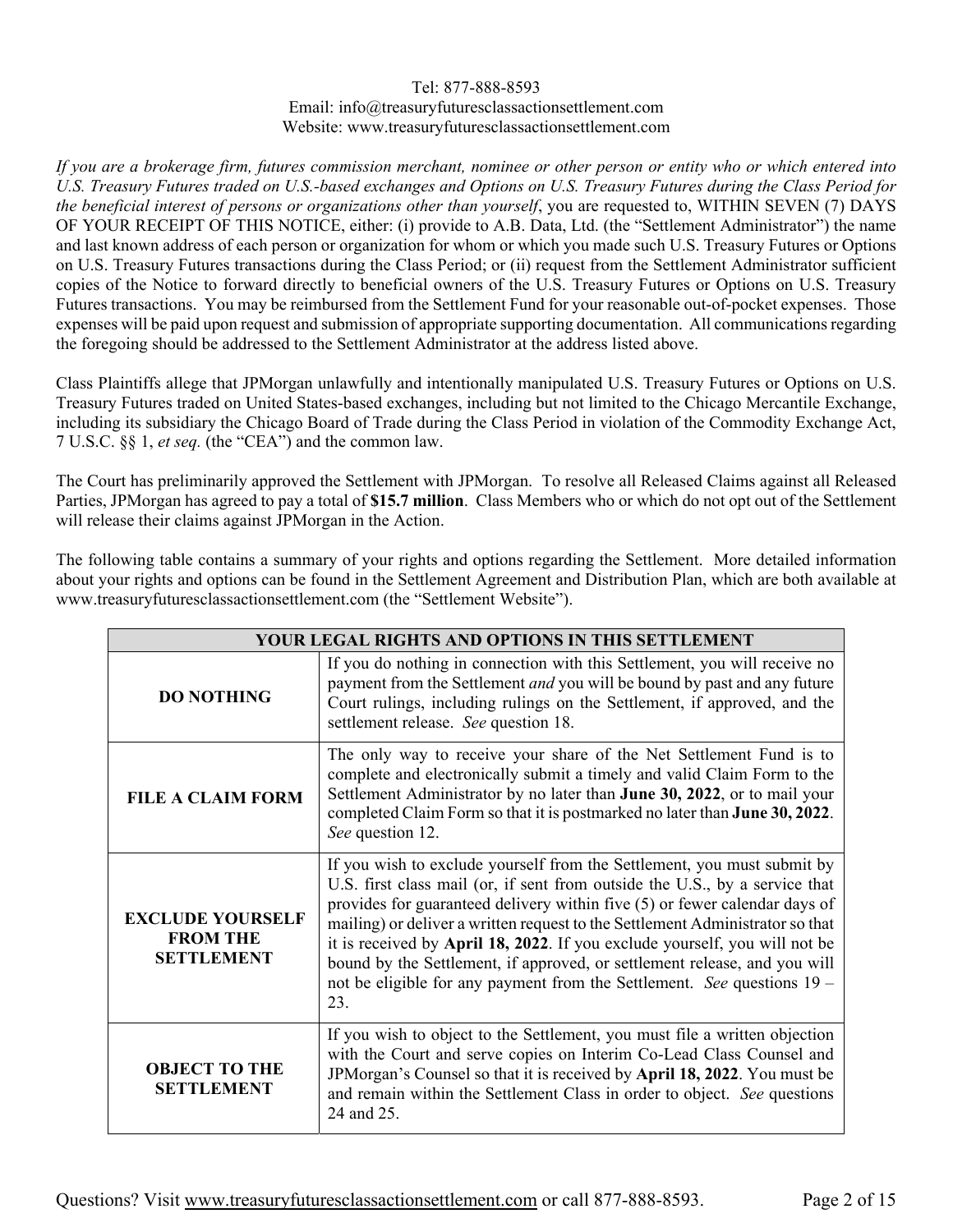| YOUR LEGAL RIGHTS AND OPTIONS IN THIS SETTLEMENT |                                                                                                                                                                                                                                                                                                                                                                                            |  |
|--------------------------------------------------|--------------------------------------------------------------------------------------------------------------------------------------------------------------------------------------------------------------------------------------------------------------------------------------------------------------------------------------------------------------------------------------------|--|
| <b>GO TO THE FAIRNESS</b><br><b>HEARING</b>      | You may ask the Court for permission to speak about the Settlement at the<br>Fairness Hearing by including such a request in your written objection,<br>which you must file with the Court and serve on Interim Co-Lead Class<br>Counsel and JPMorgan's Counsel so that it is received by April 18, 2022.<br>The Fairness Hearing is scheduled for May 31, 2022. See questions 28 -<br>30. |  |
| <b>APPEAR THROUGH AN</b><br><b>ATTORNEY</b>      | You may enter an appearance through your own counsel at your own<br>expense. See question 30.                                                                                                                                                                                                                                                                                              |  |

These rights and options and the deadlines to exercise them are explained in this Notice. The capitalized terms used in this Notice are explained or defined below or in the Settlement Agreement, which is available on the Settlement Website, www.treasuryfuturesclassactionsettlement.com.

The Court has appointed the lawyers listed below ("Interim Co-Lead Class Counsel") to represent you and the Settlement Class in this Action:

| Vincent Briganti              | Karen M. Lerner            |  |
|-------------------------------|----------------------------|--|
| Lowey Dannenberg, P.C.        | Kirby McInerney LLP        |  |
| 44 South Broadway, Suite 1100 | 250 Park Avenue, Suite 820 |  |
| White Plains, NY 10601        | New York, NY 10177         |  |
| Telephone: (914) 997-7221     | Telephone: (212) 371-6600  |  |
| vbriganti@lowey.com           | klerner@kmllp.com          |  |

Please regularly visit the Settlement Website, www.treasuryfuturesclassactionsettlement.com, for updates relating to the Settlement.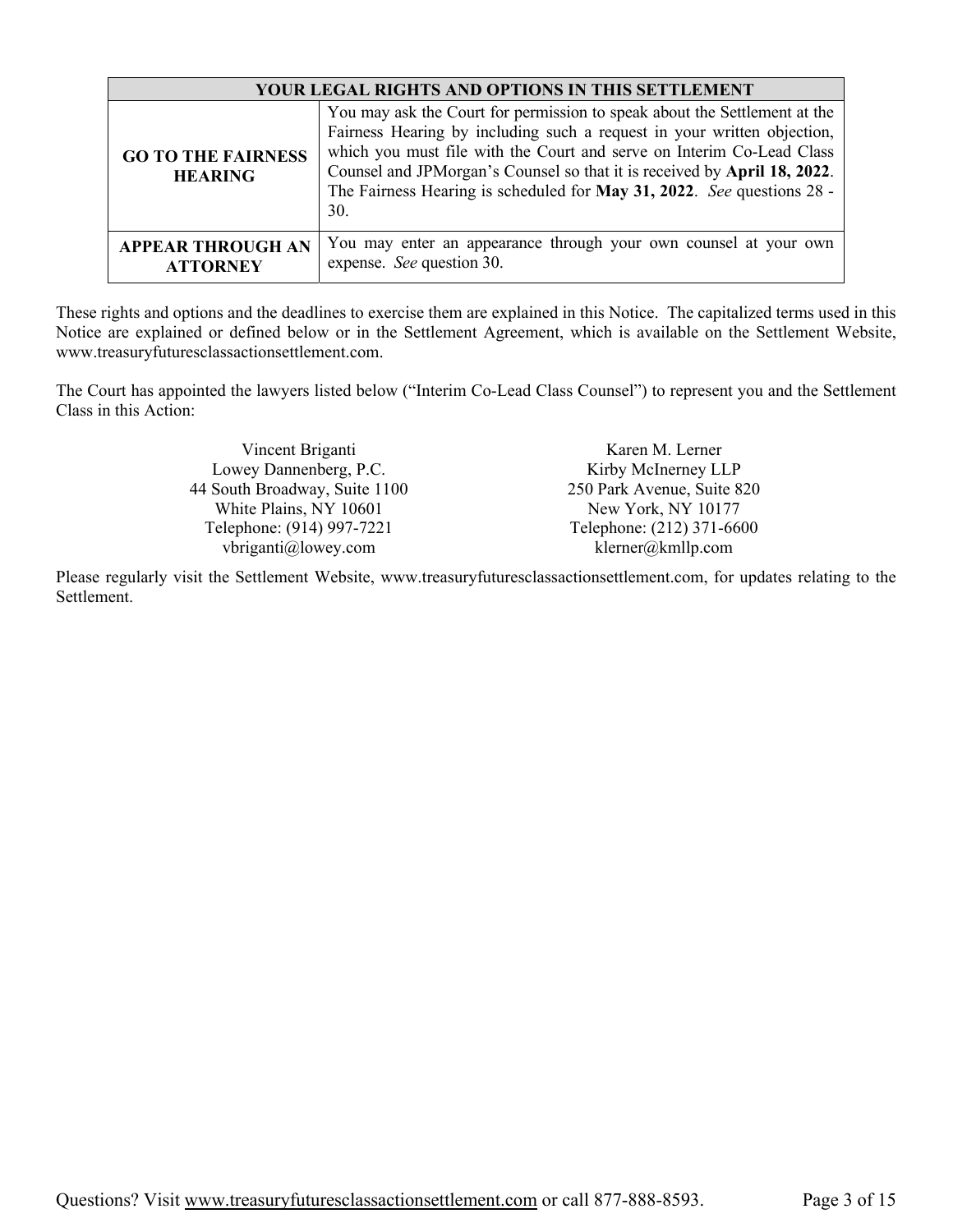# **WHAT THIS NOTICE CONTAINS**

| 1.  |                                                                                                            |  |
|-----|------------------------------------------------------------------------------------------------------------|--|
| 2.  |                                                                                                            |  |
| 3.  |                                                                                                            |  |
| 4.  |                                                                                                            |  |
| 5.  |                                                                                                            |  |
| 6.  |                                                                                                            |  |
| 7.  | How Does The Settlement Affect The Claims Against Defendants Other Than JPMorgan?7                         |  |
|     |                                                                                                            |  |
| 8.  |                                                                                                            |  |
| 9.  |                                                                                                            |  |
| 10. |                                                                                                            |  |
|     |                                                                                                            |  |
| 11. |                                                                                                            |  |
| 12. |                                                                                                            |  |
| 13. |                                                                                                            |  |
| 14. |                                                                                                            |  |
| 15. |                                                                                                            |  |
| 16. |                                                                                                            |  |
| 17. |                                                                                                            |  |
| 18. |                                                                                                            |  |
|     |                                                                                                            |  |
| 19. |                                                                                                            |  |
| 20. |                                                                                                            |  |
| 21. | If I Do Not Exclude Myself, Can I Sue JPMorgan And The Other Released Parties For The Same Thing Later? 11 |  |
| 22. |                                                                                                            |  |
| 23. |                                                                                                            |  |
|     |                                                                                                            |  |
| 24. |                                                                                                            |  |
| 25. |                                                                                                            |  |
|     |                                                                                                            |  |
| 26. |                                                                                                            |  |
| 27. |                                                                                                            |  |
|     |                                                                                                            |  |
| 28. | When And Where Will The Court Decide Whether To Approve The Settlement? 13                                 |  |
| 29. |                                                                                                            |  |
| 30. |                                                                                                            |  |
|     |                                                                                                            |  |
|     |                                                                                                            |  |
| 31. |                                                                                                            |  |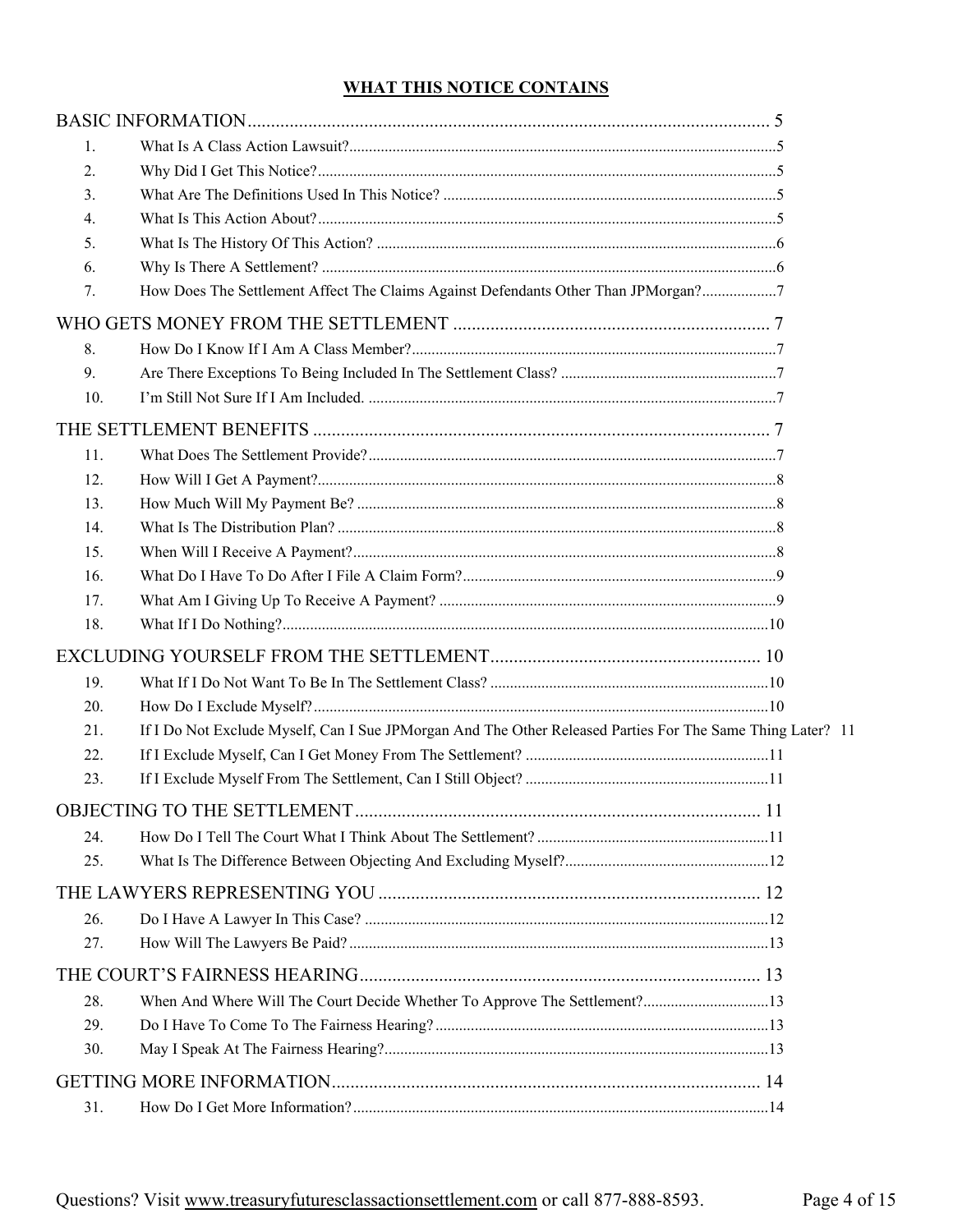## **BASIC INFORMATION**

#### **1. What Is A Class Action Lawsuit?**

A class action is a lawsuit in which one or more representative plaintiffs (in this case, Class Plaintiffs) bring a lawsuit on behalf of themselves and other similarly situated persons (*i.e*., a class) who have similar claims against the defendants. The representative plaintiffs, the court, and counsel appointed to represent the class all have a responsibility to make sure that the interests of all class members are adequately represented.

Importantly, class members are NOT individually responsible for payment of attorneys' fees or litigation expenses. In a class action, attorneys' fees and litigation expenses are paid from the settlement fund (or the court-awarded judgment amount) and must be approved by the court. If there is no recovery on behalf of the class, the attorneys do not get paid.

When a representative plaintiff enters into a settlement with a defendant on behalf of a class, such as in this Settlement with JPMorgan, the court will require that the members of the class be given notice of the settlement and an opportunity to be heard with respect to the settlement. The court then conducts a hearing (called a Fairness Hearing) to determine, among other things, if the settlement is fair, reasonable, and adequate.

#### **2. Why Did I Get This Notice?**

You received this Notice because you requested it or records indicate that you may be a Class Member. As a potential Class Member, you have a right to know about the proposed Settlement with JPMorgan before the Court decides whether to approve the Settlement.

This Notice explains the Action, the Settlement, your legal rights, what benefits are available, who is eligible for them, and how you can apply to receive your portion of the benefits if you are eligible. The purpose of this Notice is also to inform you of the Fairness Hearing to be held by the Court to consider the fairness, reasonableness, and adequacy of the Settlement and Distribution Plan and to consider requests for awards of attorneys' fees, litigation expenses and costs, and any Incentive Awards for Class Plaintiffs from the Settlement Fund.

## **3. What Are The Definitions Used In This Notice?**

This Notice incorporates by reference the definitions in the Stipulation and Agreement of Settlement with JPMorgan (the "Settlement Agreement").

The Settlement Agreement and the Court's Preliminary Approval Order are posted on the Settlement Website. All capitalized terms used, but not defined, shall have the same meanings as in the Settlement Agreement and the Court's Preliminary Approval Order.

#### **4. What Is This Action About?**

Class Plaintiffs allege that JPMorgan manipulated the prices of U.S. Treasury Futures or Options on U.S. Treasury Futures traded on United States-based exchanges, including but not limited to the Chicago Mercantile Exchange, including its subsidiary the Chicago Board of Trade, during the Class Period in violation of the Commodity Exchange Act, 7 U.S.C. §§ 1, *et seq.* (the "CEA") and the common law.

JPMorgan allegedly manipulated the prices of U.S. Treasury Futures or Options on U.S. Treasury Futures using a technique called "spoofing," in which they placed orders for U.S. Treasury Futures and canceled them prior to execution in order to send false supply and demand signals to the market. JPMorgan allegedly caused artificial U.S. Treasury Futures prices throughout the Class Period. The false pricing information caused the prices of U.S. Treasury Futures or Options on U.S. Treasury Futures to move in a direction that was favorable to JPMorgan's trading positions but harmful to Class Members. Class Plaintiffs transacted in U.S. Treasury Futures or Options on U.S. Treasury Futures thousands of times during the Class Period, including on days identified as examples of spoofing in regulatory filings against JPMorgan.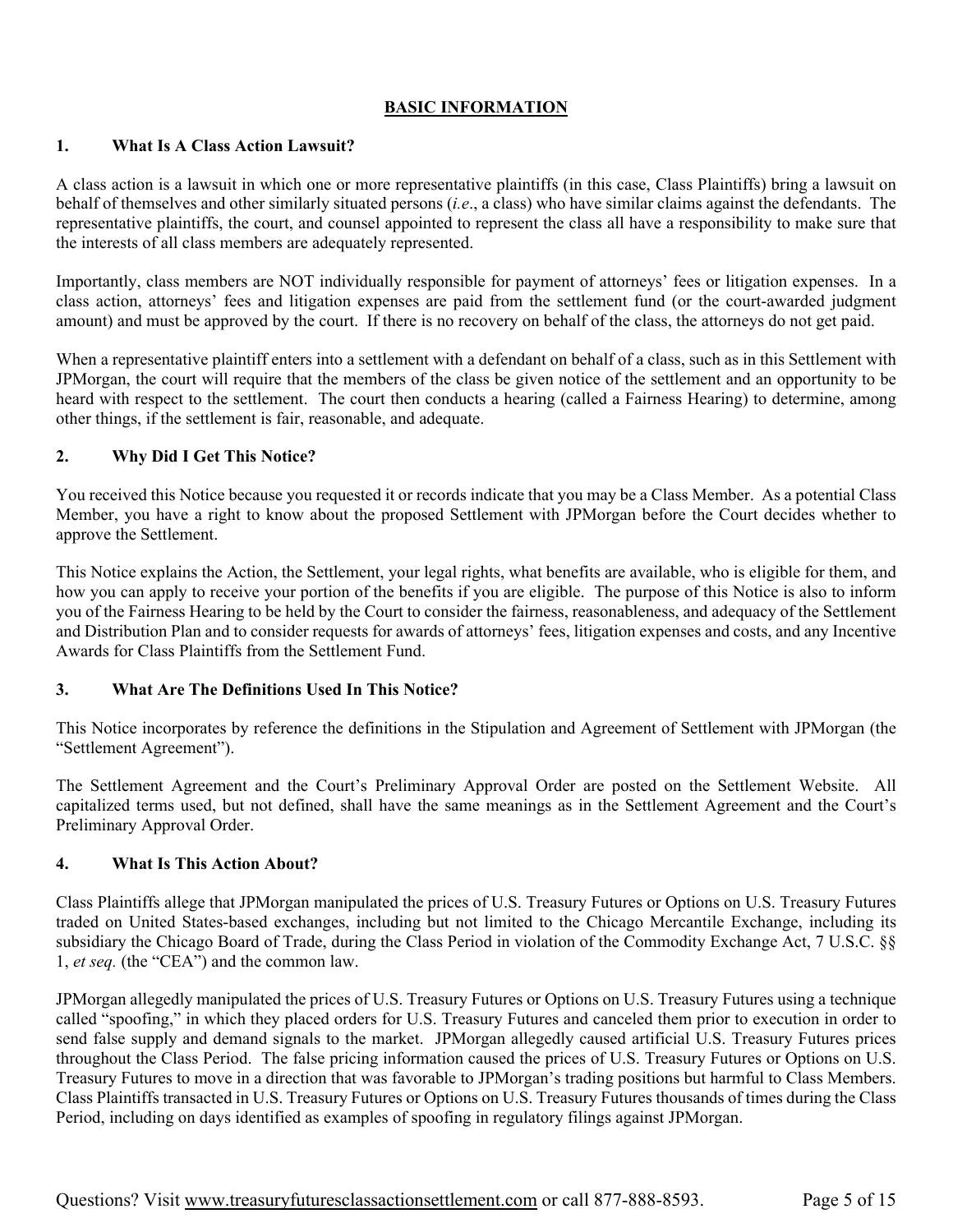JPMorgan maintains that it has good and meritorious defenses to Class Plaintiffs' claims and would prevail if the case were to proceed. Nevertheless, to settle the claims in this lawsuit, and thereby avoid the expense and uncertainty of further litigation, JPMorgan has agreed to pay a total of \$15.7 million (the "Settlement Amount") in cash for the benefit of the proposed Settlement Class. If the Settlement is approved, the Settlement Amount, plus interest earned from the date it was established (the "Settlement Fund"), less any Taxes, reasonable notice and administration costs, any Court-awarded attorneys' fees, litigation expenses, Incentive Awards for Class Plaintiffs, and any other costs or fees approved by the Court (the "Net Settlement Fund") will be divided among all Class Members who file timely and valid Claim Forms.

If the Settlement is approved, the Action will be resolved against JPMorgan. If the Settlement is not approved, JPMorgan (as collectively defined above) will remain as Defendants in the Action, and Class Plaintiffs will continue to pursue their claims against JPMorgan.

## **5. What Is The History Of This Action?**

On May 1, 2020, Plaintiff Charles Herbert Proctor, III ("Proctor") filed the first class action complaint alleging the misconduct described above in the U.S. District Court for the Northern District of Illinois. *See Charles Herbert Proctor, III, et al. v. JPMorgan Chase & Co., et al.*, No. 20-cv-05360 (S.D.N.Y. May 1, 2020) (transferred from the Northern District of Illinois), ECF No. 1; *see also Charles Herbert Proctor, III, et al., v. JPMorgan Chase & Co., et al.*, No. 20-cv-02666 (N.D. Ill. May 1, 2020), ECF No. 1. Subsequently, related actions were filed in the Southern District of New York and Northern District of Illinois. All actions were ultimately transferred to the Southern District of New York and consolidated into this action, *In re JPMorgan Treasury Futures Spoofing Litig.*, No. 1:20-cv-03515 (S.D.N.Y.). *See* ECF No. 37.

On September 29, 2020, JPMorgan entered into a deferred prosecution agreement with the United States Department of Justice ("DOJ") concerning its alleged unlawful trading in the markets for U.S. Treasury Futures contracts.

In October 2020, Class Plaintiffs and JPMorgan began discussing the possibility of settlement. On October 26, 2020, the Parties asked the Court to extend all pending deadlines while they established a framework for settlement negotiations and selected a mediator, which relief the Court granted. ECF Nos. 41, 43. The Parties agreed to the selection of Jed D. Melnick of JAMS as a mediator and, as part of the mediation, the exchange of information ("Mediation Information") by JPMorgan. On February 16, 2021, the Parties participated in a mediation session with Mr. Melnick that concluded without reaching a settlement. Due to the progress of settlement negotiations, the Parties sought and obtained additional extensions of pending deadlines from the Court. ECF Nos. 51-56. On April 2, 2021, Plaintiffs filed a Consolidated Class Action Complaint. ECF No. 57.

The Parties continued their arm's length negotiations through Mr. Melnick, and on March 10, 2021, Mr. Melnick presented the Parties with a mediator's proposal for a \$15.7 million settlement that also included further exchange of Mediation Information. The Parties accepted this proposal on March 12, 2021. On May 25, 2021, Class Plaintiffs and JPMorgan executed a binding settlement term sheet. After the completion of Class Plaintiffs' review of the Mediation Information, the Parties negotiated a formal Settlement Agreement that was executed on September 8, 2021.

## **6. Why Is There A Settlement?**

Class Plaintiffs and Interim Co-Lead Class Counsel believe that Class Members have been damaged by JPMorgan's conduct. JPMorgan believes that it has meritorious defenses to Class Plaintiffs' allegations, and believes that Class Plaintiffs' claims would have been rejected prior to trial, at trial (had Class Plaintiffs successfully certified a class and survived summary judgment motions), or on appeal. As a result, JPMorgan believes Class Plaintiffs would have received nothing if the litigation had continued to trial.

The Court has not decided in favor of either Class Plaintiffs or JPMorgan. Instead, Interim Co-Lead Class Counsel engaged in mediation with JPMorgan to reach a negotiated resolution of the Action. The Settlement allows both sides to avoid the risks and costs of lengthy litigation and the uncertainty of pre-trial proceedings, a trial, and appeals, and, if approved, will permit eligible Class Members who file timely and valid Claim Forms to receive some compensation, rather than risk ultimately receiving nothing. Class Plaintiffs and Interim Co-Lead Class Counsel believe the Settlement is in the best interest of all Class Members.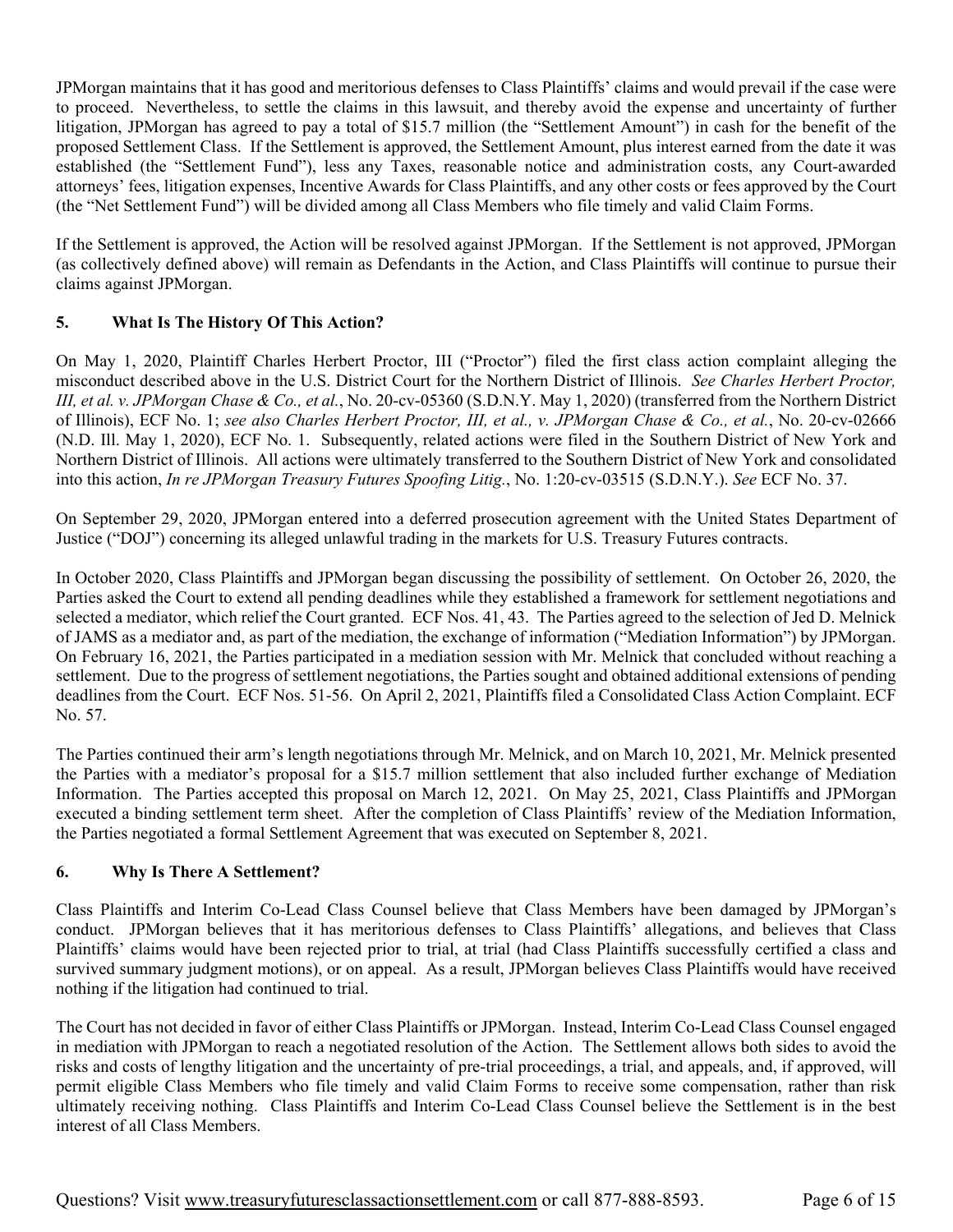JPMorgan has agreed to pay a total of \$15.7 million in cash for the benefit of the proposed Settlement Class. If the Settlement is approved, the Net Settlement Fund will be divided among all Class Members who file timely and valid Claim Forms.

If the Settlement is approved, the Action will be resolved against JPMorgan and the Action will be terminated. If the Settlement is not approved, JPMorgan will remain as Defendants in the Action, and Class Plaintiffs will continue to pursue their claims against JPMorgan.

## **7. How Does The Settlement Affect The Claims Against Defendants Other Than JPMorgan?**

The Defendants in this Action are collectively defined above as JPMorgan and are the only Defendants in this Action. All claims will be released, and the case will be fully resolved if the Settlement with JPMorgan is approved.

## **WHO GETS MONEY FROM THE SETTLEMENT**

## **8. How Do I Know If I Am A Class Member?**

In the Preliminary Approval Order, the Court preliminarily approved the following Settlement Class:

All Persons and entities wherever located that transacted in U.S. Treasury Futures or Options on U.S. Treasury Futures on United States-based exchanges, including but not limited to the Chicago Mercantile Exchange, including its subsidiary the Chicago Board of Trade, from April 1, 2008 through January 31, 2016 (the "Class Period").

Not everyone who fits this description will be a Class Member. Please see question 9 for a discussion of exclusions from the Settlement Class.

## **9. Are There Exceptions To Being Included In The Settlement Class?**

Yes. You are not included in the Settlement Class if you are a Defendant and any past or present parent, subsidiary, affiliate or division of any Defendant, provided, however, that any Investment Vehicle shall not be excluded from the Settlement Class, but under no circumstances may JPMorgan (or any of its past or present parents, subsidiaries, affiliates, or divisions) receive a distribution for its own account from the Settlement Fund through an Investment Vehicle. In addition, the United States government is excluded from the Settlement Class, as well as, any judicial officer presiding over this Action, and the members of his or her immediate family and judicial staff.

For purposes of this Settlement, the term "Investment Vehicle" means any investment company, separately managed account or pooled investment fund, including but not limited to mutual fund families, exchange-traded funds, fund of funds, hedge funds, retirement accounts, and employee benefit plans, in which any Defendant has or may have a direct or indirect interest, or as to which that Defendant or its affiliates may act as an investment advisor or manager, but in which any Defendant alone or together with its, his or her respective affiliates is not a majority owner or does not hold a majority beneficial interest.

## **10. I'm Still Not Sure If I Am Included.**

If you are still not sure whether you are included, you can ask for free help. You can call toll-free 1-877-888-8593 (if calling from outside the United States or Canada, call 1-414-921-0342) or visit the Settlement Website, www.treasuryfuturesclassactionsettlement.com for more information.

## **THE SETTLEMENT BENEFITS**

## **11. What Does The Settlement Provide?**

JPMorgan has paid \$15.7 million into a fund to be held for disbursement to the Settlement Class and to pay for Courtapproved fees and expenses, if the Settlement is approved. The Settlement gives JPMorgan the right to terminate the

Questions? Visit www.treasuryfuturesclassactionsettlement.com or call 877-888-8593. Page 7 of 15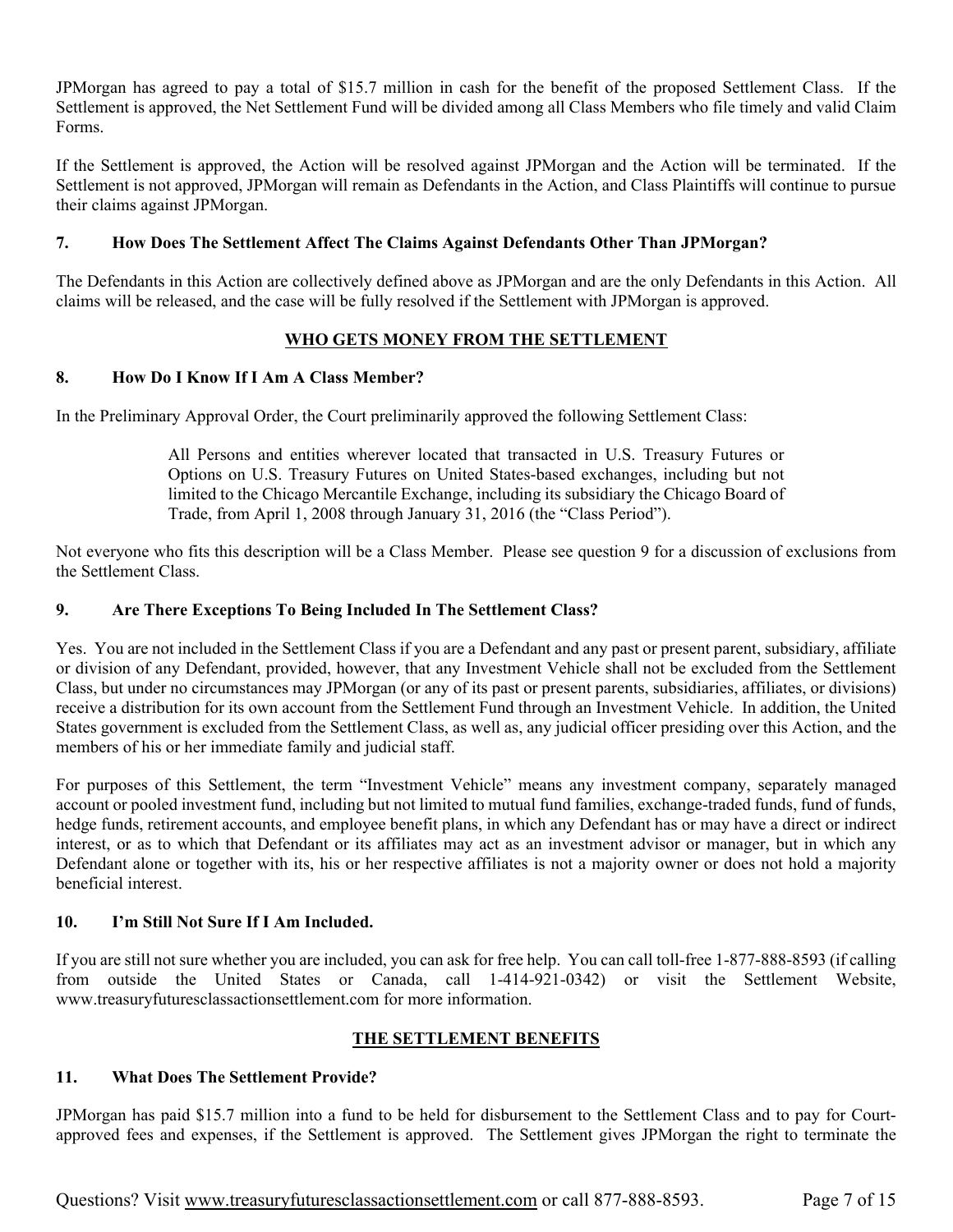Settlement in the event that the volume of U.S. Treasury Futures or Options on U.S. Treasury Futures transacted by Class Members who timely exercise their right to request exclusion from the Settlement Class exceeds a certain percentage.

This is not a claims-made settlement, and JPMorgan is not involved in the development of the Distribution Plan for the Settlement. The Parties' expectation is that the Settlement Fund will be fully distributed to Settlement Class Members. In the event the Settlement Fund has not been fully distributed to the Class within four (4) years from the Effective Date (or at such other time as the Parties may mutually agree), the Parties shall confer as to the disposition of any remaining funds in the Net Settlement Fund and, if the Parties are unable to reach an agreement, seek the Court's intervention.

The Settlement does **not** bar Class Members from filing a victim impact statement with the DOJ to participate in the DOJ's victim compensation program, created in connection with the DOJ's deferred prosecution agreement with JPMorgan relating to criminal charges for conduct similar to that alleged in this Action. *See* www.justice.gov/criminal-vns/case/jpmorgandpa.

#### **12. How Will I Get A Payment?**

If you are a Class Member and do not exclude yourself, you are eligible to file a Claim Form to receive your share of money from the Net Settlement Fund. Claim Forms must be submitted online at the Settlement Website **on or before 11:59 p.m. Eastern Time on June 30, 2022, OR** postmarked by **June 30, 2022,** and mailed to:

> JPMorgan Treasury Futures Class Action Settlement c/o A.B. Data, Ltd. P.O. Box 173083 Milwaukee, WI 53217

Following the timely submission and receipt of your Claim Form, the Settlement Administrator will send you a "Confirmation of Claim Receipt," which will acknowledge receipt of your Claim and will inform you of important next steps.

#### **Please keep all data and documentation related to your eligible U.S. Treasury Futures or Options on U.S. Treasury Futures transactions. Having data and documentation may be important to substantiating your Claim Form.**

If you do not file a Claim Form, you will not receive any payments under the Settlement.

#### **13. How Much Will My Payment Be?**

The amount of your payment will be determined by the Distribution Plan, if it is approved, or by such other plan of distribution that is approved by the Court. At this time, it is not known precisely how much each Authorized Claimant will receive from the Net Settlement Fund or when payments will be made. For more information on the Distribution Plan see question 14.

#### **14. What Is The Distribution Plan?**

The Distribution Plan is available for review on the Settlement Website, www.treasuryfuturesclassactionsettlement.com. Changes, if any, to the Distribution Plan based on newly available data or information or any Court order will be promptly posted on the Settlement Website. Please check the Settlement Website for the most up-to-date information about the Distribution Plan.

#### **15. When Will I Receive A Payment?**

The Court will hold the Fairness Hearing on **May 31, 2022** to decide whether to approve the Settlement and Distribution Plan. Even if the Court approves the Settlement and Distribution Plan, there may be appeals after that. It can sometimes take a year or more for the appellate process to conclude.

Please be patient; status updates will be posted on the Settlement Website.

Questions? Visit www.treasuryfuturesclassactionsettlement.com or call 877-888-8593. Page 8 of 15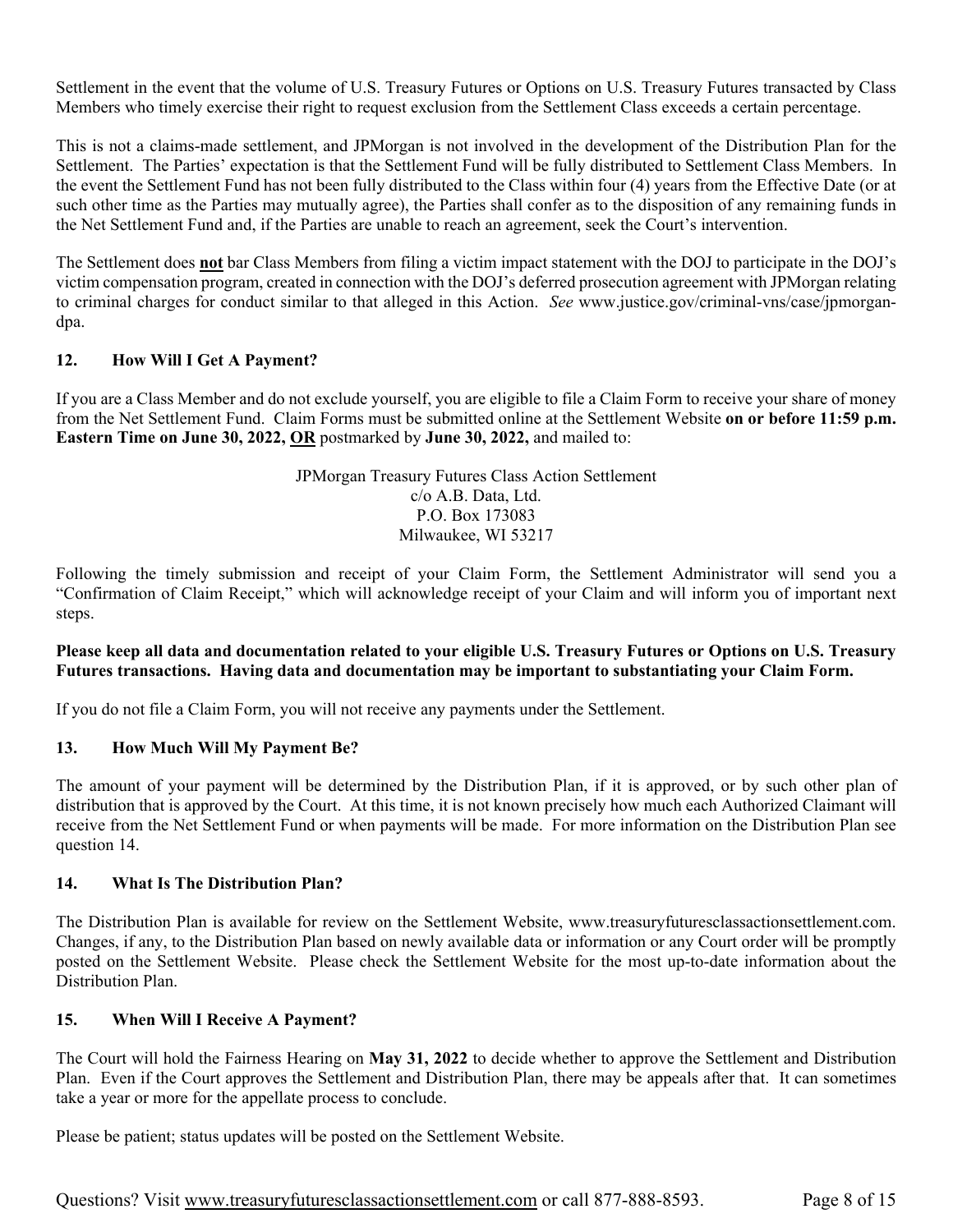### **16. What Do I Have To Do After I File A Claim Form?**

After you file a Claim Form, the Settlement Administrator will evaluate your Claim Form to determine if you have provided sufficient information to validate your membership in the Settlement Class and your claim. If the Settlement Administrator determines that your Claim Form is deficient or defective, it will contact you. If you subsequently provide information that satisfies the Settlement Administrator concerning the validity of your Claim Form, you will not have to do anything else. If any disputes cannot be resolved, Interim Co-Lead Class Counsel will submit them to the Court, and the Court will make a final determination of the validity of your Claim Form.

#### **Please keep all data and documentation related to your eligible U.S. Treasury Futures or Options on U.S. Treasury Futures transactions. Having data and documentation may be important to substantiating your Claim Form.**

## **17. What Am I Giving Up To Receive A Payment?**

Unless you exclude yourself, you remain a Class Member. That means you can't sue, continue to sue, or be part of any other lawsuit about the Released Claims in this Action against JPMorgan, and any of the Released Parties. Upon the Effective Date of the Settlement, Class Plaintiffs and each of the Releasing Parties shall release and be deemed to release and forever discharge and shall be forever enjoined from prosecuting the Released Claims against the Released Parties.

The capitalized terms used in this paragraph are defined in the Settlement Agreement, Preliminary Approval Order, or this Notice. For easy reference, certain of these terms are copied below:

- "Released Parties" or "Released Party" means JPMorgan, its predecessors, successors and assigns, its past and present direct and indirect parents, subsidiaries and affiliates, and each of their respective current and former officers, directors, employees, managers, members, partners, agents (in their capacity as agents of JPMorgan), shareholders (in their capacity as shareholders of JPMorgan), attorneys, insurers, or legal representatives, and the predecessors, successors, heirs, executors, administrators, and assigns of each of the foregoing. As used in this provision, "affiliates" means entities controlling, controlled by, or under common control with a Released Party.
- "Releasing Parties" or "Releasing Party" means each and every Class Plaintiff and each and every Settlement Class Member on such Person or entity's own behalf and on behalf of their respective predecessors, successors and assigns, direct and indirect parents, subsidiaries and affiliates, and on behalf of their current and former officers, directors, employees, agents, principals, members, trustees, participants, representatives, fiduciaries, beneficiaries or legal representatives in their capacity as such, and the predecessors, successors, heirs, executors, administrators and assigns of each of the foregoing in their capacity as such, whether or not they object to the Settlement or make a claim for payment from the Settlement Amount. Notwithstanding that the United States Government is excluded from the Settlement Class, with respect to any Settlement Class Member that is a government entity, Releasing Parties include any Settlement Class Member as to which the government entity has the legal right to release such claims. As used in this provision, "affiliates" means entities controlling, controlled by, or under common control with a Releasing Party. For the avoidance of doubt, the "Releasing Parties" include all Persons entitled to bring or release claims on behalf of Settlement Class Members, relating to their transactions in U.S. Treasury Futures or Options on U.S. Treasury Futures who do not validly opt out of the settlement.
- "Released Claims" means any and all manner of claims, including unknown claims, causes of action, cross-claims, counter-claims, charges, liabilities, demands, judgments, suits, obligations, debts, setoffs, rights of recovery, or liabilities for any obligations of any kind whatsoever (however denominated), whether class, derivative, or individual, in law or equity or arising under constitution, statute, regulation, common law, ordinance, contract, or otherwise in nature, for fees, costs, penalties, fines, debts, expenses, attorneys' fees, and damages, whenever incurred, and liabilities of any nature whatsoever (including joint and several), known or unknown, suspected or unsuspected, asserted or unasserted, which Settlement Class Members or any of them ever had, now has, or hereafter can, shall or may have, directly, representatively, derivatively or in any other capacity, against the Released Parties arising from or relating in any way to any of the facts, conduct, or events that arise

Questions? Visit www.treasuryfuturesclassactionsettlement.com or call 877-888-8593. Page 9 of 15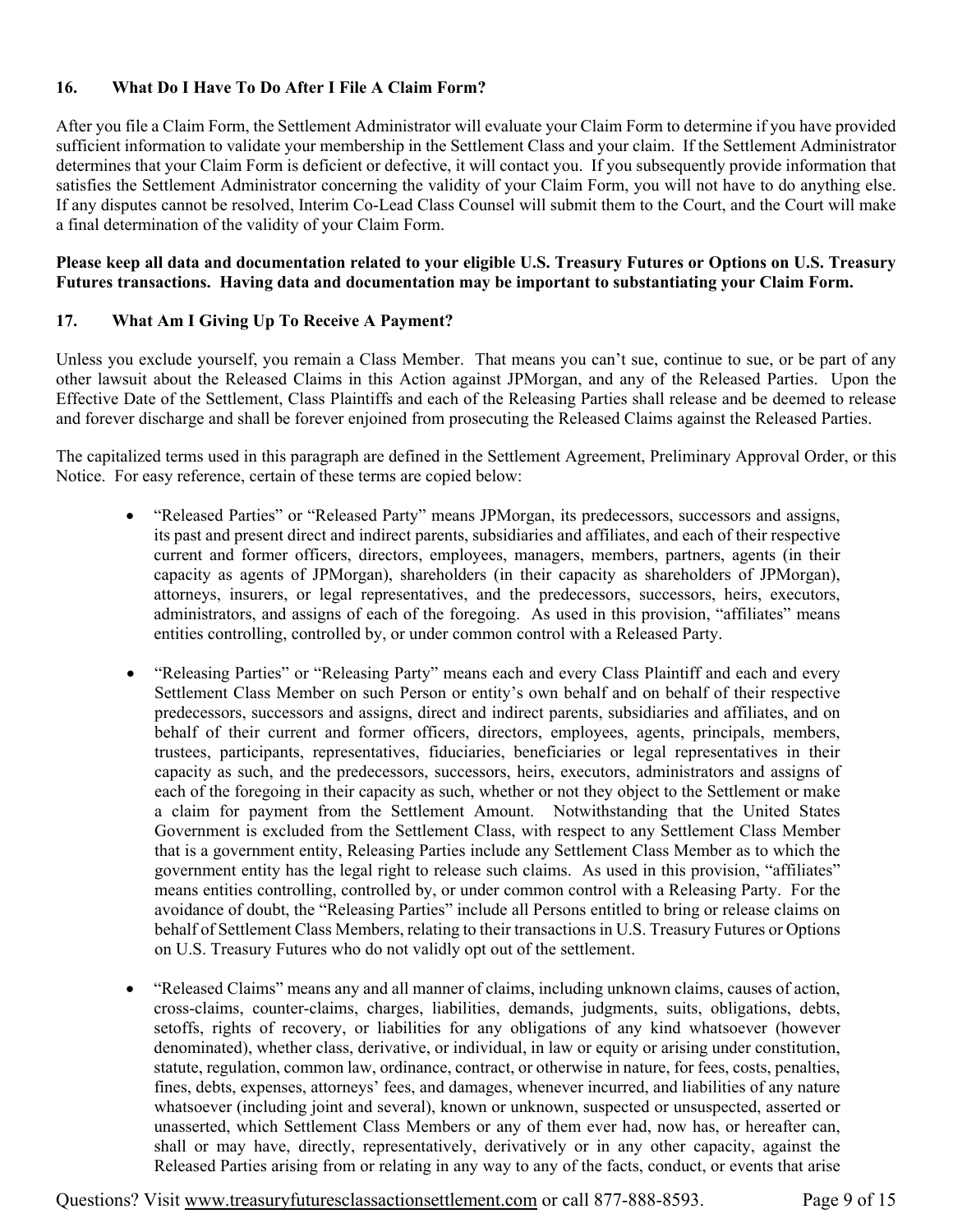from the factual predicate of and were or could have been alleged or asserted in the Action against the Released Parties in any way involving or concerning U.S. Treasury Futures or Options on U.S. Treasury Futures purchased, sold, held, traded, and/or transacted by the Class Plaintiffs, Class Members, and/ or Settlement Class Members during the Class Period, including, but not limited to, any alleged manipulation or spoofing of U.S. Treasury Futures or Options on U.S. Treasury Futures, or the defense or settlement of such claims. Provided, however, Released Claims do not include: (a) general commercial disputes about U.S. Treasury Futures or Options on U.S. Treasury Futures that are not based on the factual predicate of the Action; (b) claims relating to the enforcement of the Settlement; (c) claims against the Released Parties for unlawful, anticompetitive, manipulative or deceptive conduct accomplished through JPMorgan's trading in U.S. Treasury bills, notes, and bonds; and (d) any Excluded Claims.

#### **18. What If I Do Nothing?**

You are automatically a member of a Settlement Class if you fit the Settlement Class description. However, if you do not submit a timely and valid Claim Form, you will not receive any payment from the Settlement. You will be bound by past and any future Court rulings, including rulings on the Settlement and release. Unless you exclude yourself, you will not be able to start a lawsuit, continue with a lawsuit, or be a part of any other lawsuit against JPMorgan or any of the other Released Parties on the basis of the Released Claims. Please see question 17 for a description of the Released Claims.

## **EXCLUDING YOURSELF FROM THE SETTLEMENT**

#### **19. What If I Do Not Want To Be In The Settlement Class?**

If you are a Class Member, do not want to remain in the Settlement Class, and do not want a payment from the Settlement, then you must take steps to exclude yourself from the Settlement. This is also sometimes referred to as "opting out" of a class. See question 20.

If you act to exclude yourself from the Settlement Class of which you would otherwise be a member, you will be free to sue JPMorgan or any of the other Released Parties on your own for the claims being resolved by the Settlement. However, you will not receive any money from the Settlement, and Interim Co-Lead Class Counsel will no longer represent you with respect to any claims against JPMorgan.

If you want to receive money from the Settlement, do not exclude yourself. You must file a Claim Form in order to receive any payment from the Settlement.

#### **20. How Do I Exclude Myself?**

You can exclude yourself by sending a written "Request for Exclusion." You cannot exclude yourself by telephone or email. Your written Request for Exclusion must be mailed by U.S. first class mail (or, if sent from outside the U.S., by a service that provides for guaranteed delivery within five (5) or fewer calendar days of mailing) or delivered so that it is received by **April 18, 2022** to:

> JPMorgan Treasury Futures Class Action Settlement EXCLUSIONS c/o A.B. Data, Ltd. P.O. Box 173001 Milwaukee, WI 53217

and (a) state the name, address, and telephone number of the Person or entity seeking exclusion, and in the case of entities, the name and telephone number of the appropriate contact person; (b) state that such Person or entity requests to be excluded from the Settlement Class in the Action (*In re JPMorgan Treasury Futures Spoofing Litigation,* Case No. 1:20-cv-03515 (PAE) (S.D.N.Y.)); and (c) provide documents sufficient to prove membership in the Settlement Class, as well as proof of authorization to submit the Request for Exclusion if submitted by an authorized representative.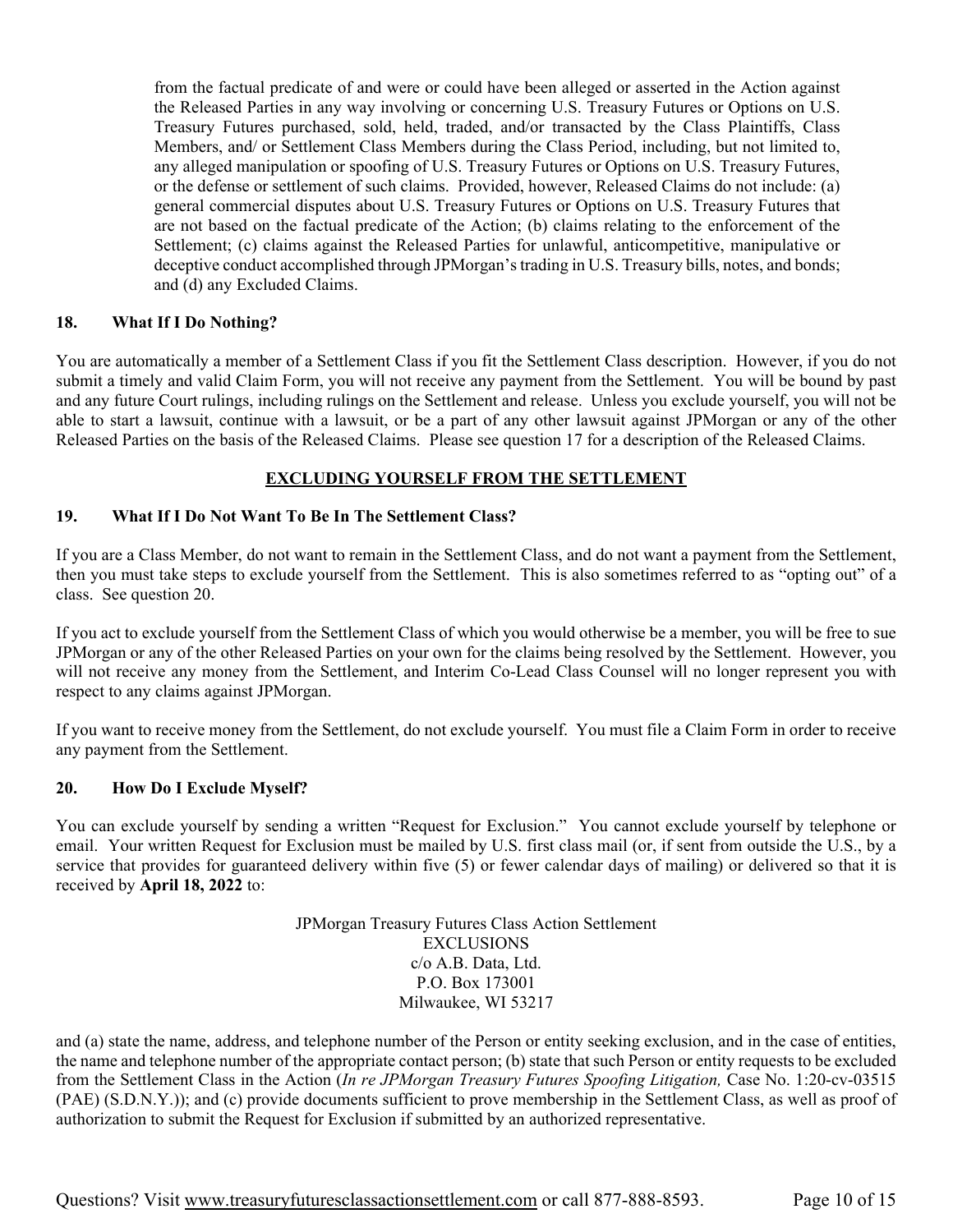A Class Member seeking to exclude himself, herself or itself from the Settlement Class will be requested to provide either: (i) documentation evidencing eligible trading in U.S. Treasury Futures and Options on U.S. Treasury Futures during the Class Period (including contract traded, date(s) and price(s) at which the position was acquired and subsequently closed out, and trade volume), or (ii) such Person or entity's tag50 ID(s) and an executed waiver and request to the CME Group to unmask such Person or entity's account information for verification. Any request for exclusion must be signed by such Person or entity requesting the exclusion or an authorized representative and include proof of authorization to submit the Request for Exclusion if submitted by an authorized representative. The Parties may seek leave of the Court to ask any Person or entity that seeks to be excluded from the settlement to provide documents sufficient to prove membership in the Settlement Class.

A Request for Exclusion that does not include all of the required information, does not contain the proper signature, is sent to an address other than the one designated above, or that is not sent within the time specified shall be invalid and the person(s) filing such an invalid request shall be a Class Member and shall be bound by the Settlement, if approved.

All persons who submit valid and timely Requests for Exclusion in the manner set forth above shall have no rights under the Settlement, shall not share in the distribution of the Net Settlement Fund, and shall not be bound by the Settlement. In addition, such persons will not be entitled to object to the Settlement or appear at the Fairness Hearing.

## **21. If I Do Not Exclude Myself, Can I Sue JPMorgan And The Other Released Parties For The Same Thing Later?**

No. Unless you exclude yourself from this Settlement, you give up any right to sue JPMorgan and the other Released Parties for the Released Claims that the Settlement resolves. If you decide to exclude yourself from this Settlement, your decision will apply to JPMorgan and the other Released Parties.

## **22. If I Exclude Myself, Can I Get Money From The Settlement?**

No. You will not get any money from the Settlement if you exclude yourself.

## **23. If I Exclude Myself From The Settlement, Can I Still Object?**

No. If you exclude yourself, you are no longer a Class Member and may not object to any aspect of the Settlement.

## **OBJECTING TO THE SETTLEMENT**

## **24. How Do I Tell The Court What I Think About The Settlement?**

If you are a Class Member and you do not exclude yourself, you can tell the Court what you think about the Settlement. You can object to all or any part of the Settlement, Distribution Plan, and/or application for attorneys' fees, reimbursement of litigation expenses and costs, and any Incentive Awards for Class Plaintiffs. You can give reasons why you think the Court should approve them or not. The Court will consider your views. If you want to make an objection, you may enter an appearance in the Action, at your own expense, individually or through counsel of your own choice, by filing with the Clerk of United States District Court for the Southern District of New York a notice of appearance and your objection, and serving copies of your objection on Interim Co-Lead Class Counsel and JPMorgan's Counsel such that it is received by **April 18, 2022,** to the following email and physical addresses:

| <b>Interim Co-Lead Class Counsel</b>             | <b>JPMorgan's Counsel</b>                        |
|--------------------------------------------------|--------------------------------------------------|
| Vincent Briganti                                 | Robert A. Sacks                                  |
| Lowey Dannenberg, P.C.                           | Sullivan & Cromwell LLP                          |
| 44 South Broadway, Suite 1100                    | 1888 Century Park East                           |
| White Plains, NY 10601                           | Los Angeles, CA 90067                            |
| Telephone: (914) 997-7221<br>vbriganti@lowey.com | Telephone: (310) 712-6600<br>sacksr@sullcrom.com |

Karen M. Lerner Kirby McInerney LLP

Amanda F. Davidoff Sullivan & Cromwell LLP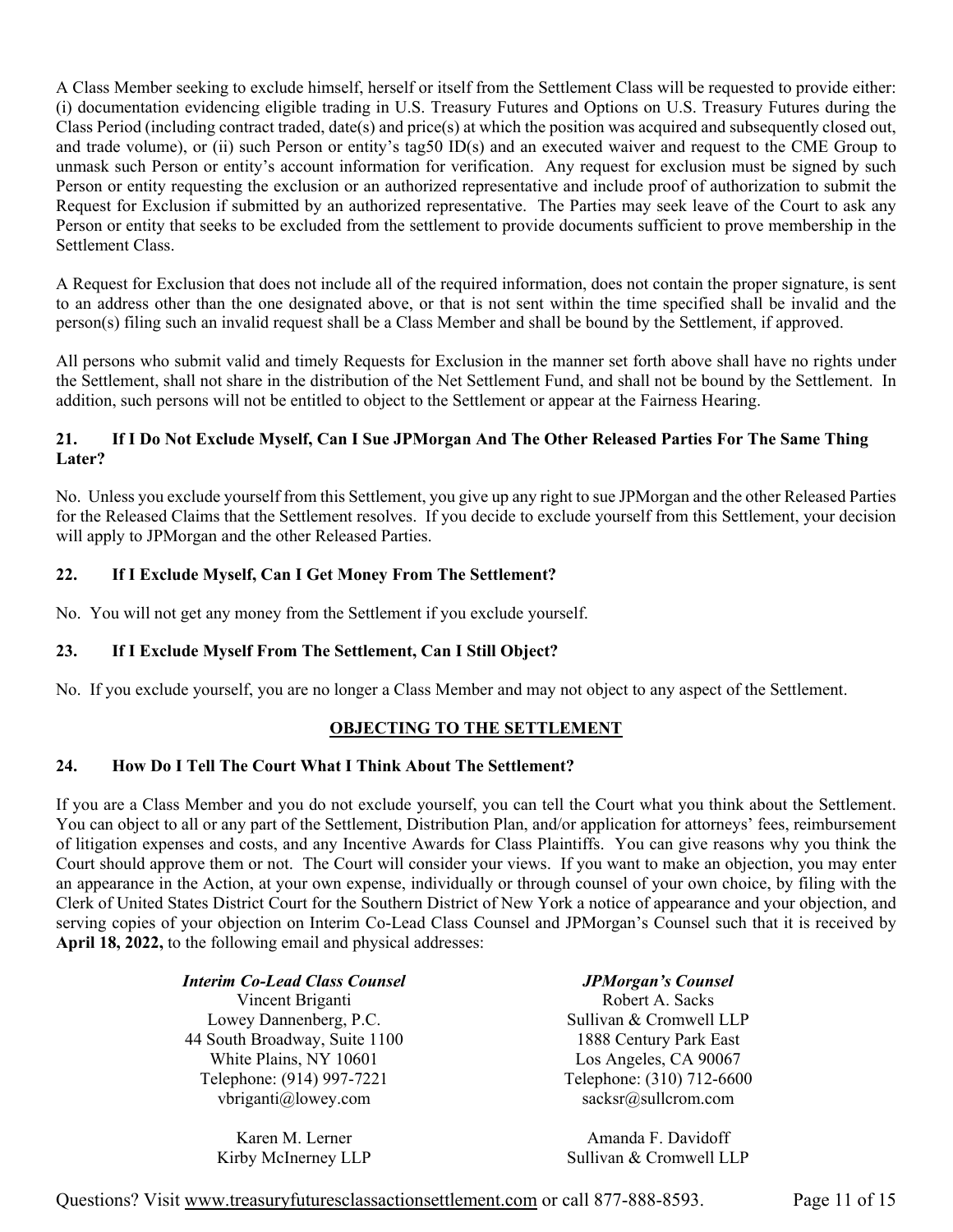250 Park Avenue, Suite 820 New York, NY 10177 Telephone: (212) 371-6600 klerner@kmllp.com

1700 New York Ave., N.W. Suite 700 Washington, DC 20006 Tel: (202) 956-7500 davidoffa@sullcrom.com

Any Class Member who does not enter an appearance will be represented by Interim Co-Lead Class Counsel.

If you choose to object, you must file a written objection. You cannot make an objection by telephone or email. Your written objection must include: (i) the name, address, telephone number, and email address of the Person or entity objecting and must be signed by the Class Member (an attorney's signature is not sufficient); (ii) the name of the Action (*In re JPMorgan Treasury Futures Spoofing Litigation,* Case No. 1:20-cv-03515 (PAE) (S.D.N.Y.)); (iii) a statement of the Class Member's objection or objections, and the specific reasons for each objection, including any legal and evidentiary support the Class Member wishes to bring to the Court's attention; (iv) whether the objection applies only to the Class Member, a specific subset of the Settlement Class, or the entire Settlement Class; (v) documents sufficient to prove the Class Member's membership in the Settlement Class; (vi) a statement of whether you intend to appear at the Fairness Hearing, either in person or through counsel and, if through counsel, a statement identifying that counsel by name, address, telephone number, and email address; and (vii) a list of other cases in which you or your counsel has appeared either as an objector or counsel for an objector in the last five years. If you enter an appearance and desire to present evidence at the Fairness Hearing in support of your objection, you must also include in your written objection or notice of appearance the identity of any witnesses you may call to testify and any exhibits you intend to introduce into evidence at the hearing. All objectors are required to make themselves available for a deposition by any Party to take place within the Court's federal district in New York or in the county of the objector's residence or principal place of business within seven (7) days of service of the objector's timely written objection.

If you do not timely and validly submit your objection, your views will not be considered by the Court. Check the Settlement Website www.treasuryfuturesclassactionsettlement.com for updates on important dates and deadlines relating to the Settlement.

## **25. What Is The Difference Between Objecting And Excluding Myself?**

Objecting is telling the Court that you do not like something about the Settlement. You can object to the Settlement only if you remain a Class Member and do not exclude yourself from the Settlement. Excluding yourself from the Settlement is telling the Court that you do not want to be a part of the Settlement Class. If you exclude yourself, you have no right to object to the Settlement because it no longer affects you.

## **THE LAWYERS REPRESENTING YOU**

## **26. Do I Have A Lawyer In This Case?**

The Court has appointed the lawyers listed below to represent you and the Settlement Class in this Action:

Vincent Briganti Lowey Dannenberg, P.C. 44 South Broadway, Suite 1100 White Plains, NY 10601 Telephone: (914) 997-7221 vbriganti@lowey.com

Karen M. Lerner Kirby McInerney LLP 250 Park Avenue, Suite 820 New York, NY 10177 Telephone: (212) 371-6600 klerner@kmllp.com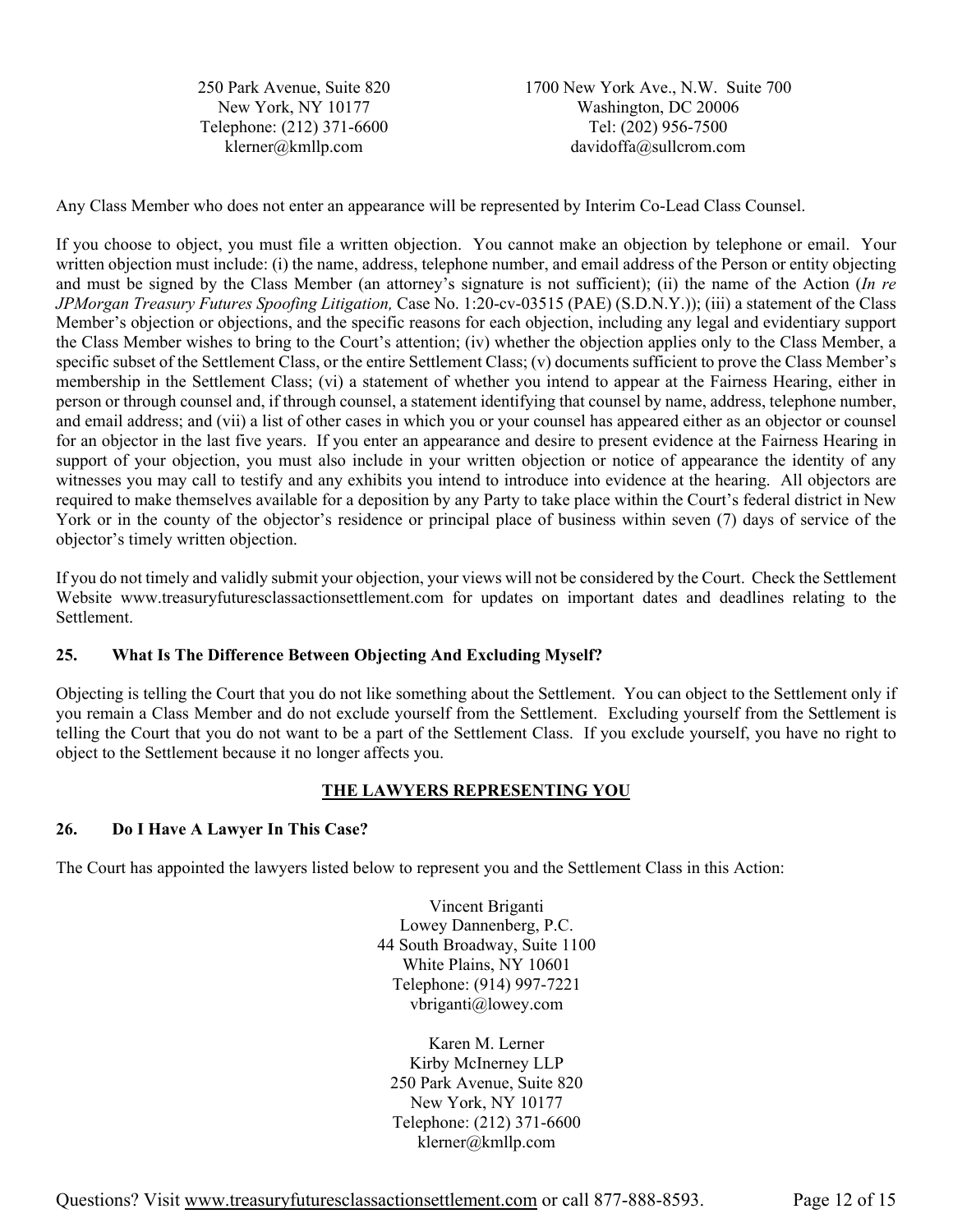These lawyers are called Interim Co-Lead Class Counsel. Interim Co-Lead Class Counsel may apply to the Court for payment of attorneys' fees and litigation expenses and costs from the Settlement Fund. You will not otherwise be charged for Interim Co-Lead Class Counsel's services. If you want to be represented by your own lawyer, you may hire one at your own expense.

## **27. How Will The Lawyers Be Paid?**

To date, Interim Co-Lead Class Counsel have not been paid any attorneys' fees or reimbursed for any out-of-pocket costs. Any attorneys' fees and litigation expenses and costs will be awarded only as approved by the Court in amounts determined to be fair and reasonable. The Settlement provides that Interim Co-Lead Class Counsel may apply to the Court for an award of attorneys' fees and litigation expenses and costs out of the Settlement Fund. Prior to the Fairness Hearing, Interim Co-Lead Class Counsel will move for an award of no more than \$5,233,333.33 in attorneys' fees, which is 33 1/3% of the Settlement Fund, plus payment of litigation expenses and costs not to exceed \$500,000, and for interest on such attorneys' fees and litigation expenses and costs at the same rate as the earnings in the Settlement Fund, accruing from the inception of the Settlement Fund until the attorneys' fees and litigation expenses and costs are paid. Interim Co-Lead Class Counsel may allocate any award of attorneys' fees and payment of litigation expenses and costs among Plaintiffs' Counsel in proportion to their contributions to the case. Class Plaintiffs may also seek Incentive Awards from the Settlement Fund of up to \$5,000 per Class Plaintiff or \$45,000 in the aggregate.

This is only a summary of the request for attorneys' fees and litigation expenses and costs. Any motions in support of the requests will be available for viewing on the Settlement Website after they are filed by **April 1, 2022**. If you wish to review the motion papers, you may do so by viewing them at the Settlement Website, www.treasuryfuturesclassactionsettlement.com.

The Court will consider the motion for attorneys' fees and litigation expenses and costs at or after the Fairness Hearing.

# **THE COURT'S FAIRNESS HEARING**

## **28. When And Where Will The Court Decide Whether To Approve The Settlement?**

The Court will hold the Fairness Hearing on **May 31, 2022** at **4:00 p.m. Eastern Time** at the United States District Court for the Southern District of New York, at the Thurgood Marshall U.S. Courthouse, located at 40 Foley Square, New York, NY 10007. The Fairness Hearing may be moved to a different date or time without notice to you; any changes to the date and time of the Fairness Hearing will be posted to the Settlement Website. Given the current COVID-19 situation, the Fairness Hearing may be conducted remotely. Although you do not need to attend, if you plan to do so, you should check the Settlement Website before making travel plans.

At the Fairness Hearing, the Court will consider whether the Settlement is fair, reasonable, and adequate. The Court will also consider whether to approve the Distribution Plan and requests for attorneys' fees, litigation expenses and costs, and any Incentive Awards for Class Plaintiffs. If there are any objections, the Court will consider them at this time. We do not know how long the Fairness Hearing will take or when the Court will make its decision. The Court's decision may be appealed.

## **29. Do I Have To Come To The Fairness Hearing?**

No. Interim Co-Lead Class Counsel will answer any questions the Court may have. You are, however, welcome to come at your own expense. If you send an objection, you do not have to come to Court to talk about it. As long as you file and serve your written objection on time, the Court will consider it. You may also hire your own lawyer to attend, but you are not required to do so.

## **30. May I Speak At The Fairness Hearing?**

You may ask the Court for permission to speak at the Fairness Hearing. If you want to appear at the Fairness Hearing, you may enter an appearance in the Action at your own expense, individually, or through counsel of your own choice, by filing with the Clerk of Court a notice of appearance and your objection, and serving copies of your objection on Interim Co-Lead Class Counsel and JPMorgan's Counsel at the addresses set forth in in question 24, such that they are received no later than

Questions? Visit www.treasuryfuturesclassactionsettlement.com or call 877-888-8593. Page 13 of 15